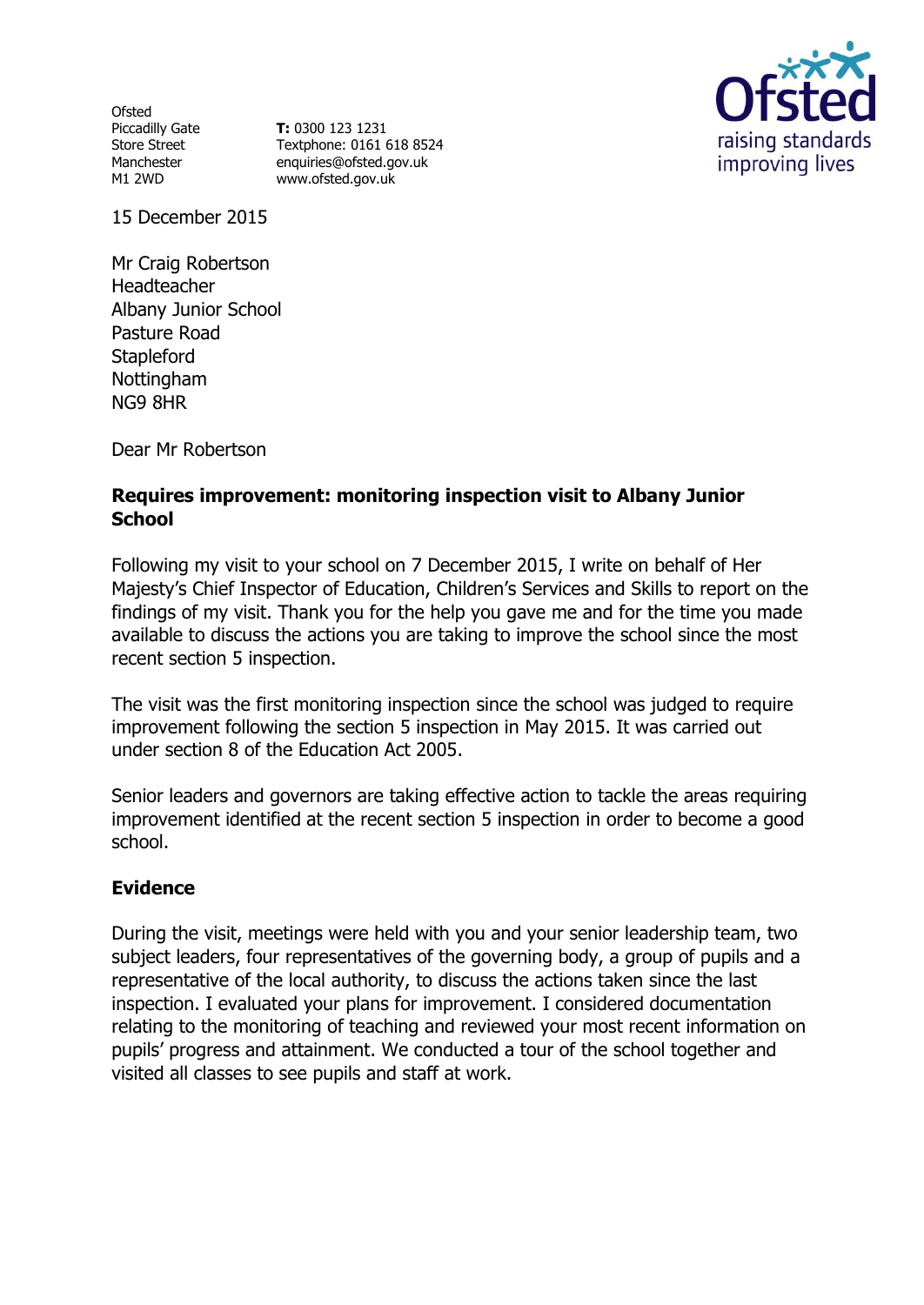

# **Context**

Since the recent inspection, a new mathematics subject leader and Chair of the Governing Body have been appointed.

#### **Main findings**

Your improvement plans focus sharply on improving pupils' achievements in reading, writing and mathematics. The challenging targets you have set are giving a clear message to staff of the increased expectations for all pupils to make at least good progress.

You, and other senior leaders, are checking on the quality of teaching more frequently. You are regularly scrutinising teachers' planning, looking at work in pupils' books, visiting lessons and considering information relating to pupils' achievements. This is helping you to provide teachers with detailed feedback on how to improve their practice, as well as appropriate training and support. Teachers are in no doubt about their responsibilities to address any identified development points and to provide a portfolio of evidence to show how they are meeting their targets.

The consistent implementation of 'Rainbow Grammar' is improving pupils' technical aspects of writing, such as grammar, punctuation and spelling. As a result, pupils told me that they are gaining confidence to write at length and for different audiences. They were keen to share recent examples of writing, including persuasive letters, comic strip stories and rap poetry. Pupils are enthusiastic about the weekly 'Big Maths, Beat That' challenges. These are successfully improving pupils' mental mathematics skills. For example, your most recent monitoring indicates that 80% of pupils in Years 4, 5 and 6 are confident in using their multiplication tables. You are working successfully with parents to help them understand the ways in which they can support their children's learning at home. For example, through the effective use of partnership books and parent workshops. Teachers are checking more closely on the progress of pupils during lessons and, where necessary, providing additional support or challenge. As a result of these changes, pupils are becoming more engaged in their learning and making better progress.

You are effectively developing the roles of the English and mathematics subject leaders. You have robust procedures in place to ensure that they effectively monitor their subject areas and the progress that pupils are making. They are becoming more confident in tracking the progress of groups of pupils and this is helping to give them a clearer understanding of the strengths and areas for improvement in their respective subjects. As a result, their plans for improvement are detailed and are having a positive impact on the quality of pupils' learning.